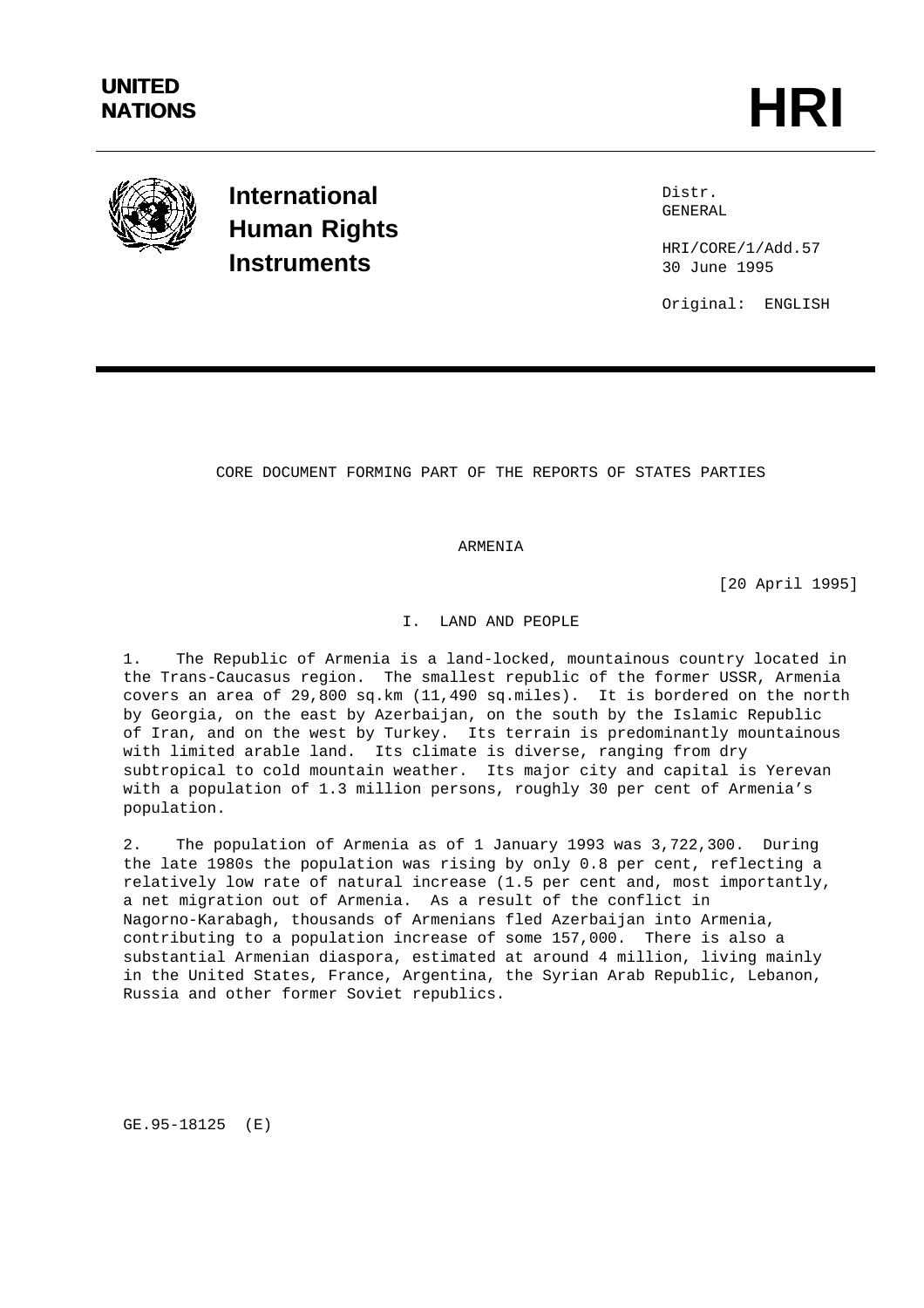3. Thirty per cent of the population is under 15 years of age, while 6.8 per cent is older than 65 years (1993).

| Age       | Total   | Male    | Female  |
|-----------|---------|---------|---------|
| $0 - 4$   | 373 561 | 192 188 | 181 373 |
| $5 - 9$   | 393 308 | 201 440 | 191 868 |
| $10 - 14$ | 349 253 | 178 801 | 170 452 |
| $15 - 19$ | 310 293 | 157 761 | 152 532 |
| $20 - 24$ | 285 362 | 145 491 | 139 871 |
| $25 - 29$ | 303 434 | 145 457 | 157 977 |
| $30 - 34$ | 346 863 | 165 233 | 181 630 |
| $35 - 39$ | 285 757 | 133 826 | 151 931 |
| $40 - 44$ | 211 232 | 99 000  | 112 232 |
| $45 - 49$ | 122 785 | 57 020  | 65 765  |
| $50 - 54$ | 165 293 | 76 657  | 88 636  |
| $55 - 59$ | 166 770 | 77 323  | 89 447  |
| $60 - 64$ | 159 365 | 73 819  | 85 546  |
| $65 - 69$ | 119 077 | 54 800  | 66 277  |
| $70 - 74$ | 47 651  | 17 450  | 30 201  |
| $75 - 79$ | 36 115  | 12 441  | 23 674  |
| $80 - 84$ | 28 151  | 9 4 9 2 | 18 659  |
| $85+$     | 18 030  | 6 318   | 11 712  |

4. The entire population can be broken down into the following categories:

These figures do not include a large number of Armenians, estimated at around half a million, who left Armenia because of the economic and social conditions caused by the Azerbaijani and Turkish blockade. Most of these persons left the country temporarily and are expected to come back when the conflict between Nagorno-Karabagh and Azerbaijan is resolved.

5. The Republic of Armenia has a homogeneous population with very few minorities. The numbers as of 1989 were the following: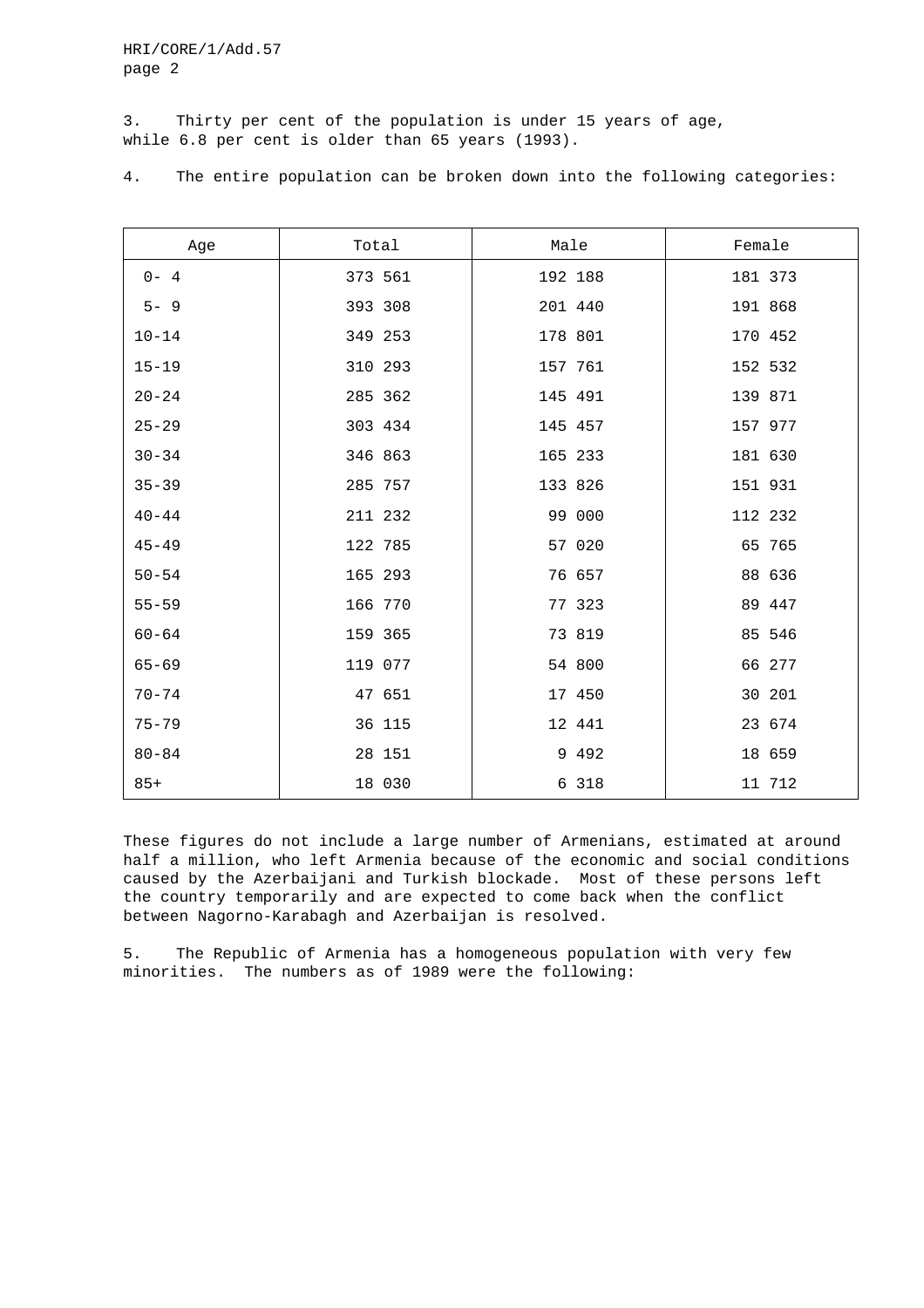|                      | Total<br>population | % who speak their<br>maternal language | Second language spoken by (%) |       |       |  |  |
|----------------------|---------------------|----------------------------------------|-------------------------------|-------|-------|--|--|
|                      |                     |                                        | Arm.                          | Russ. | Other |  |  |
| Total:               | 3 304.8             | 99.1                                   | 1.9                           | 42.2  | 0.6   |  |  |
| Armen.               | 3 083.6             | 99.7                                   |                               | 44.3  | 0.5   |  |  |
| Azerb.               | 84.9                | 99.7                                   | 6.5                           | 19.1  | 0.1   |  |  |
| Russians             | 51.6                | 98.4                                   | 32.2                          |       | 3.1   |  |  |
| Kurds and<br>Yezidis | 4.2<br>51.9         | 79.7                                   | 57.8                          | 6.5   | 3.1   |  |  |
| Ukrainians           | 8.3                 | 68.1                                   | 21.8                          | 47.8  | 8.6   |  |  |
| Assyrians            | 6.0                 | 90.0                                   | 28.1                          | 51.8  | 1.2   |  |  |
| Greeks               | 4.6                 | 58.4                                   | 41.9                          | 35.8  | 2.9   |  |  |
| Others               | 9.7                 | 74.4                                   | 21.6                          | 47.4  | 4.6   |  |  |

6. This figure includes the 77,000 Azerbaijanis who left Armenia for Azerbaijan. These Azerbaijanis are regarded by the Government as only having temporarily left Armenia. At present there are 7,900 Azerbaijanis living in Armenia.

7. The official State language of Armenia is Armenian. Armenian is the only modern representative of a distinct branch of the Indo-European language family with its own 38-character alphabet created in the fifth century A.D.

8. Armenians are mainly Christian, belonging to the Armenian Gregorian or Armenian Apostolic Church. Armenia is recognized as the first nation to adopt Christianity as a State religion, in 301 A.D. Since the Middle Ages, Armenians have also adhered to Catholicism, and later Protestantism. There are a few Muslim Armenians.

9. The average life expectancy of the population of Armenia is 72.17 years (in 1992).

| Year  | Entire population | Male | Female |
|-------|-------------------|------|--------|
| 1987  | 73.9              | 71.0 | 76.0   |
| 1988* | 62.3              | 61.6 | 62.4   |
| 1989  | 70.4              | 67.9 | 73.4   |
| 1990  | 70.7              | 67.4 | 73.3   |

\* The sudden decrease in life expectancy reflects the effects of the earthquake which struck northern Armenia on 7 December 1988 and claimed the lives of at least 25,000 persons.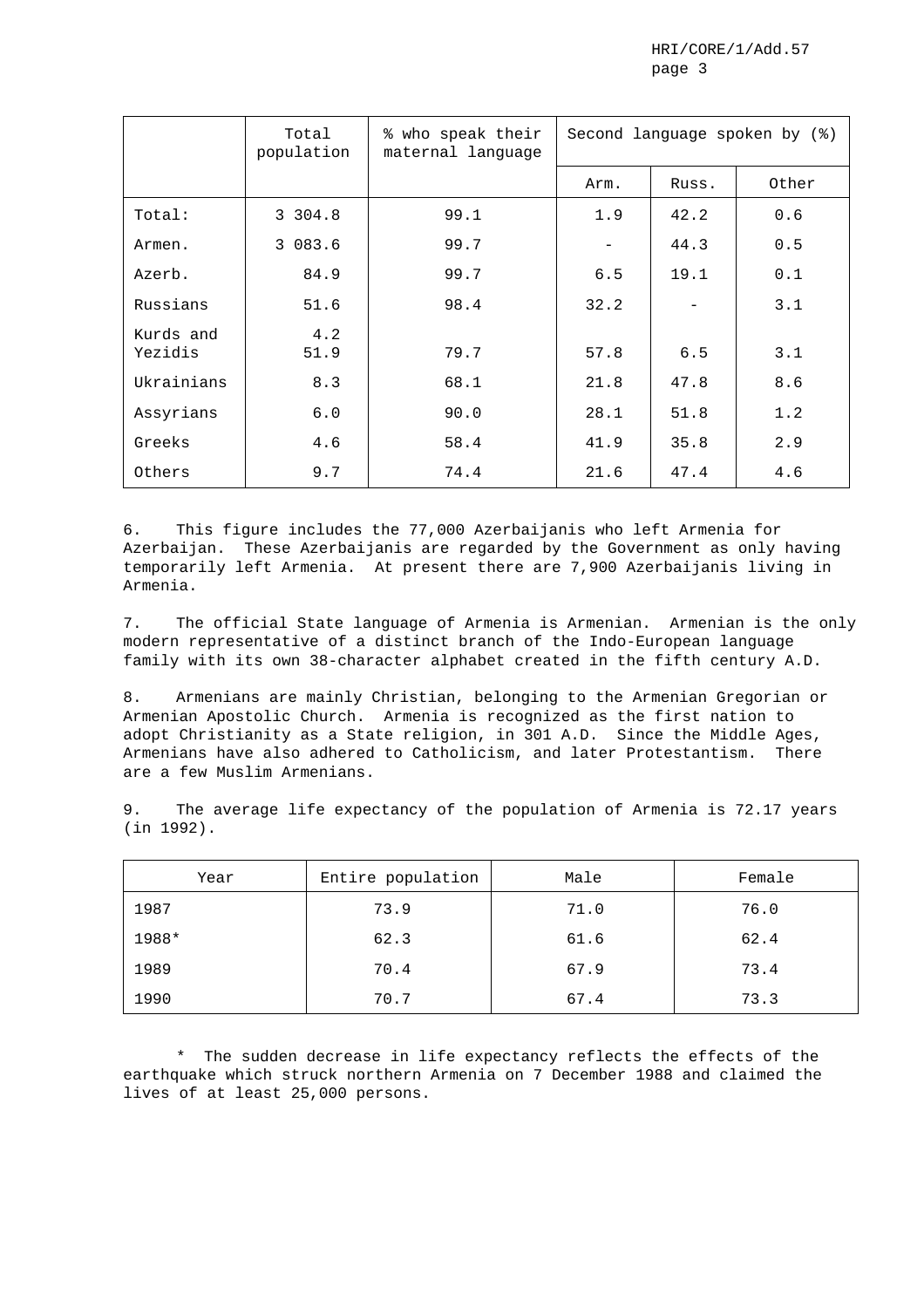10. Following are additional relevant demographic statistics:

| Population growth: | 1.23 per cent (1993 estimate) |
|--------------------|-------------------------------|
| Birth rate:        | 25.79/1 000 (1993 estimate)   |
| Death rate:        | 6.77 deaths/1 000 (1993)      |
|                    | II. POLITICAL STRUCTURE       |

## History

11. Armenia's history dates to the sixth century B.C. The Armenian State reached its zenith during the first century B.C., under the rule of King Tigranes, known to Armenians as Tigran the Great.

12. During the Middle Ages, Armenia was divided between the Roman and Persian empires, while during the seventh to ninth centuries it fell under the domination of the Arab Caliphate. During the eleventh century A.D., as a result of Seljuk invasions, and the anti-Armenian policies pursued by Byzantium, the Armenian State ceased to exist. In the eleventh century an Armenian State was established on the north-eastern shore of the Mediterranean - the kingdom of Cilicia - which lasted until the end of the fourteenth century. In the sixteenth century Armenia was divided between the Ottoman Empire and Safavid Persia, and subjected to forced assimilation and massive repression. From the seventeenth century onwards, Armenia attracted the attention of Russia, and became part of its Caucasian agenda. The watershed event during this period was the war of 1827-1828 between Iran and Russia, which resulted in the ceding of much of present-day Armenia to Russia. The greatest single disaster in the history of the Armenians came with the outbreak of the First World War. In 1915 the Ottoman authorities ordered the elimination of the entire Armenian population of the Empire, resulting in the deaths of around 1 million persons. The Armenian diaspora is the result of these disastrous events. Modern Armenia (eastern Armenia) gained its independence from the Russian Empire in 1918, but was incorporated in 1920 into the USSR.

13. In a national referendum on 21 September 1991, an overwhelming majority of the population supported independence, which was declared formally on 23 September 1991. Levon Ter-Petrossian, a member of the Karabagh Committee - the group which was chosen by the population to lead the democratic movement - was elected Chairman of the Parliament in August 1990 and President in October 1991.

14. Serious political tensions exist between Armenia and neighbouring Azerbaijan regarding the status of Nagorno-Karabagh, an Armenian enclave within Azerbaijan. In 1988 the population of Nagorno-Karabagh voted for independence, prompting Azerbaijani authorities to repress the Armenian population of Azerbaijan, causing a massive outflow of refugees from Nagorno-Karabagh and Azerbaijan proper. The continuing Azerbaijani blockade of the railways and the energy pipeline since November 1991, and the accompanying Turkish embargo, has strangled land-locked Armenia and created a major source of tension between Armenia and Azerbaijan.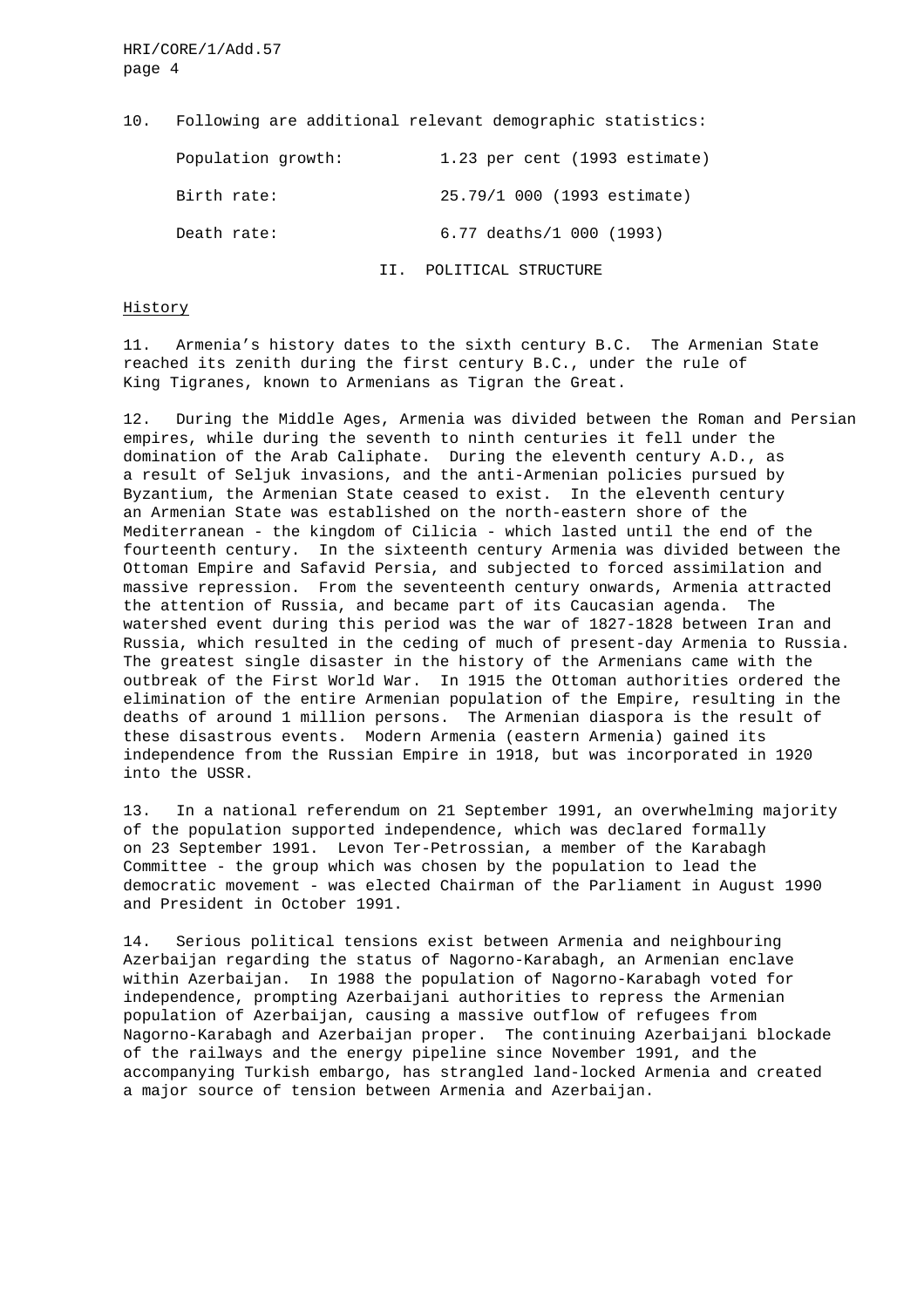## Political structure

15. Since independence in 1991, the Republic of Armenia has been working to create a democratic, multiparty republic with presidential system of government. Legislative power belongs to the Parliament; however, the head of State is the President of the Republic. Levon Ter-Petrossian was elected President during free and fair, multicandidate elections in 1991.

16. Armenia has not yet adopted a new constitution. The 23 August 1990 Declaration on Independence serves as the basis for any future constitution, the draft of which is currently being debated in Parliament. In the meanwhile, the Parliament has set about creating a constitution by passing separate blocs of laws. Laws on the President, Parliament and property have already been passed and others are being drafted. The Declaration on Independence of Armenia also established the principle of the separation of powers among the legislative, executive and judicial branches.

17. The head of the executive branch is the President who is elected for five years along with the Vice-President. He is a "French-style" head of State, commander-in-chief, appoints the Prime Minister and the government, has the right of legislative initiative, signs and promulgates all laws and is responsible for the international relations of the State.

18. The Parliament is a unicameral body of 260 deputies. It is the seat of legislative power, and is responsible for ratifying treaties, confirming the nomination and removal of the Prime Minister, the members of the government and other high-ranking civil servants appointed by the President. A simple majority of the Parliament is needed to pass a vote of no confidence in the government. However, the President has no obligation to accept the vote of no confidence. The next parliamentary elections are scheduled to take place in July 1995.

19. Over 30 political parties are registered in Armenia, of which 13 are represented in Parliament. The Armenian National Movement which led Armenia to independence is the largest bloc in the Parliament with 63 deputies. Today most debate in Parliament rages around the peace negotiations regarding the conflict of Nagorno-Karabagh, the direction and pace of reforms and the adoption of a new constitution.

20. The judicial branch is divided into two levels: the Supreme Court, which is the highest judicial institution, and the district courts, located in every administrative district. The district courts try the overwhelming majority of cases. The Supreme Court also serves as final court of appeal for Armenia. The Supreme Court is comprised of 15 judges, separated into 3 sections: civil, criminal and military. New Supreme Court judges are selected by Parliament from a list of candidates presented by the President. The current Chief Justice of the Armenian Supreme Court is Dariel Parseghian. The Supreme Court must examine and approve every law before coming into force. Armenia has a codified legal system, but these codes are currently being changed.

21. Armenia has implemented several judicial reforms. A law has been passed to guarantee the independence of the judiciary. The role of the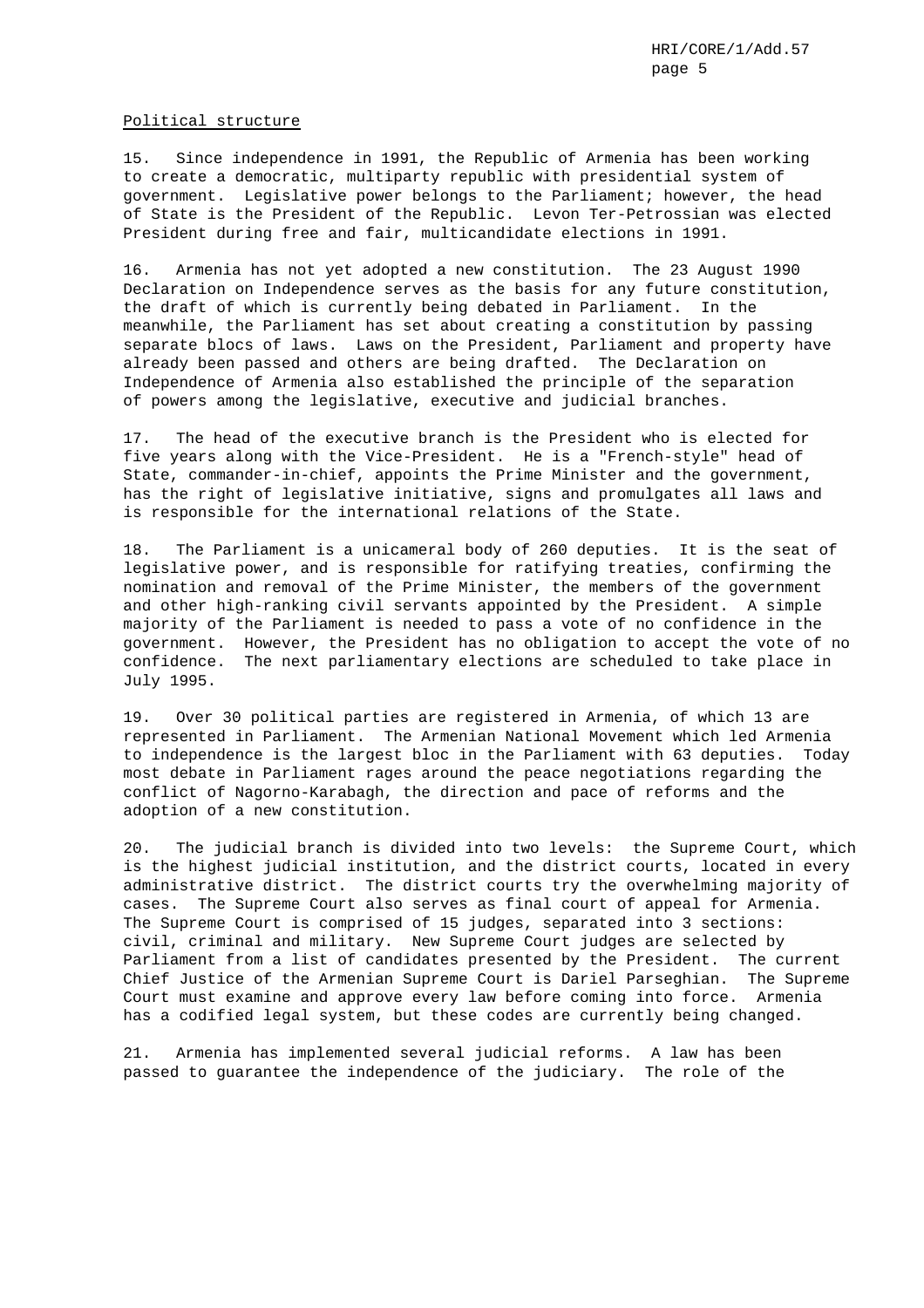Procurator-General has been limited in both civil and criminal cases, steps have been taken to ensure uniformity in judicial practice throughout the country, and training seminars for judges have been introduced.

22. The legal framework and structure of the judiciary will be finalized once the constitution and the law on the judiciary - both of which are currently being debated in Parliament - are adopted.

III. SOCIAL, ECONOMIC AND CULTURAL CHARACTERISTICS

## Economic characteristics

23. The main branches of industry are engineering and metal fabrication, light industries, including textiles, apparel and footwear, and the food industry. Copper, aluminium and concentrates of molybdenum, lead and zinc are produced. Gold and other precious and rare metals are mined in Armenia. Tufa, pumice, basalt, granite and marble find extensive applications in the construction materials industry. Industry in Armenia is heavily dependent on raw materials, fuel and semi-finished goods imported from former Soviet republics. Therefore, the long-lasting blockade has paralysed the Republic's economy, making it impossible to import raw materials or dispatch finished products to foreign markets. The fuel and energy shortage has worsened the situation.

24. In the last three years most business and industrial enterprises have come to a standstill. Previous financial and trade relations are disrupted and the ongoing economic crisis has frustrated the establishment of new business relations, joint ventures and creation of a strong private sector. The agricultural sector, despite wide-ranging reforms including the privatization of land, is unable to meet the needs of the population. Overall, the national income of Armenia decreased by 55 per cent from 1988 to 1992.

25. In November 1993 the Armenian Government introduced the national currency, the dram. Russia's decision not to supply new rouble credits to Armenia was a determining factor in the decision to introduce the dram.

26. The Armenian Government has consistently pursued a radical economic reform programme, pushing through the privatization of agricultural land and small industrial enterprises. By the end of 1992 the privatization of land had been completed and government figures indicated that output had risen in some areas. Privatization of retail and small-scale enterprises was being pursued and by mid-1993 most retail trade was accounted for by privatized outlets. In the autumn of 1993 the Government managed to ward off opposition attempts to water down the reforms.

27. The following are useful economic statistics:

| Inflation rate: | 20 per cent per month (1993)             |  |
|-----------------|------------------------------------------|--|
| Exchange rate:  | $US$ 1 = 415 \text{ draws} (April 1995)$ |  |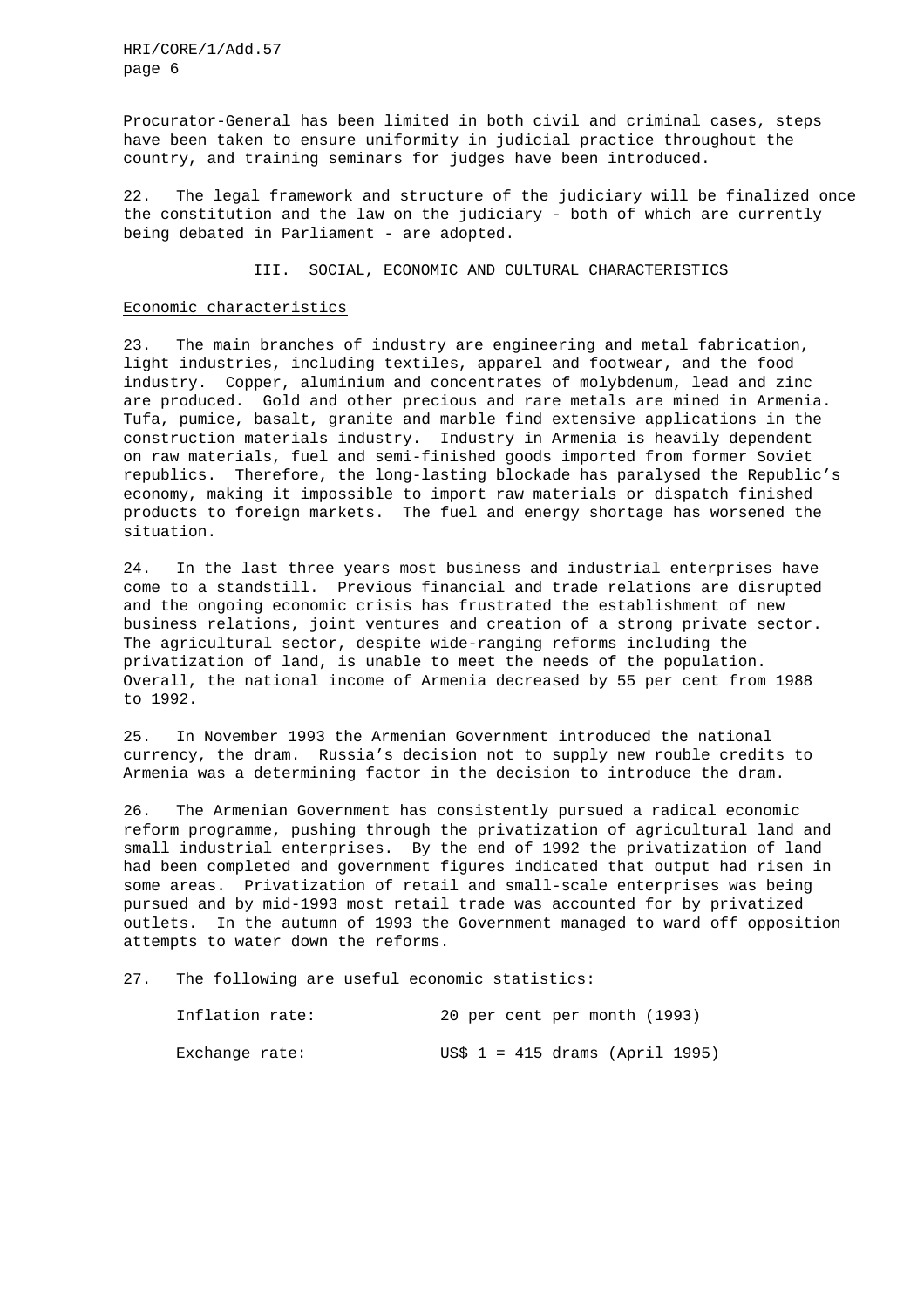|  | Foreign trade balance: |                        |  |  | US\$ -98 million (\$205 million imports, |
|--|------------------------|------------------------|--|--|------------------------------------------|
|  |                        | \$107 million exports) |  |  |                                          |
|  |                        |                        |  |  |                                          |

Net material product: 51 049 million roubles (1992)

Social and cultural characteristics

28. The condition of the population has deteriorated significantly since independence. Firstly, the number of refugees and homeless in Armenia is staggering - a result of the earthquake and the hundreds of thousands of refugees who have fled Azerbaijan. The blockade imposed by Azerbaijan has contributed to the difficult conditions resulting in widespread malnutrition, higher mortality rates, low birth weights, homelessness, and increased medical and psychological problems. According to the World Bank more than 90 per cent of the population live below the international poverty line. The minimum monthly wage in Armenia will buy half a pound of butter.

29. The following statistics pertain to education and health:

| Elementary and secondary schools (1993/1994):<br>Persons in these schools: | 1 424<br>599 100        |
|----------------------------------------------------------------------------|-------------------------|
| Institutes of higher education:<br>Persons in these institutes:            | 14<br>58 000            |
| Technical schools:<br>Students enrolled in technical schools:              | 70<br>33 600            |
| Number of physicians:<br>Nurses:<br>Hospitals:                             | 14 600<br>36 500<br>187 |
| Number of beds in hospitals:<br>Polyclinics:                               | 30 800<br>526           |

Literacy: 98.9 per cent of the population

## IV. NORMATIVE FRAMEWORK OF HUMAN RIGHTS

30. In the absence of a new constitution the Declaration on Independence, and the International Covenant on Civil and Political Rights (adopted by the Parliament in 1991) are considered the highest law of the land and provide the framework for the protection of human rights. Armenia is still relying on parts of the Soviet Constitution until the adoption of a new constitution.

31. The Declaration on Independence contains the following provision: "Respectful of international instruments on human rights and the right of self-determination ..."

32. The Parliament has ensured that all legislation conforms to the Universal Declaration of Human Rights and the International Covenants.